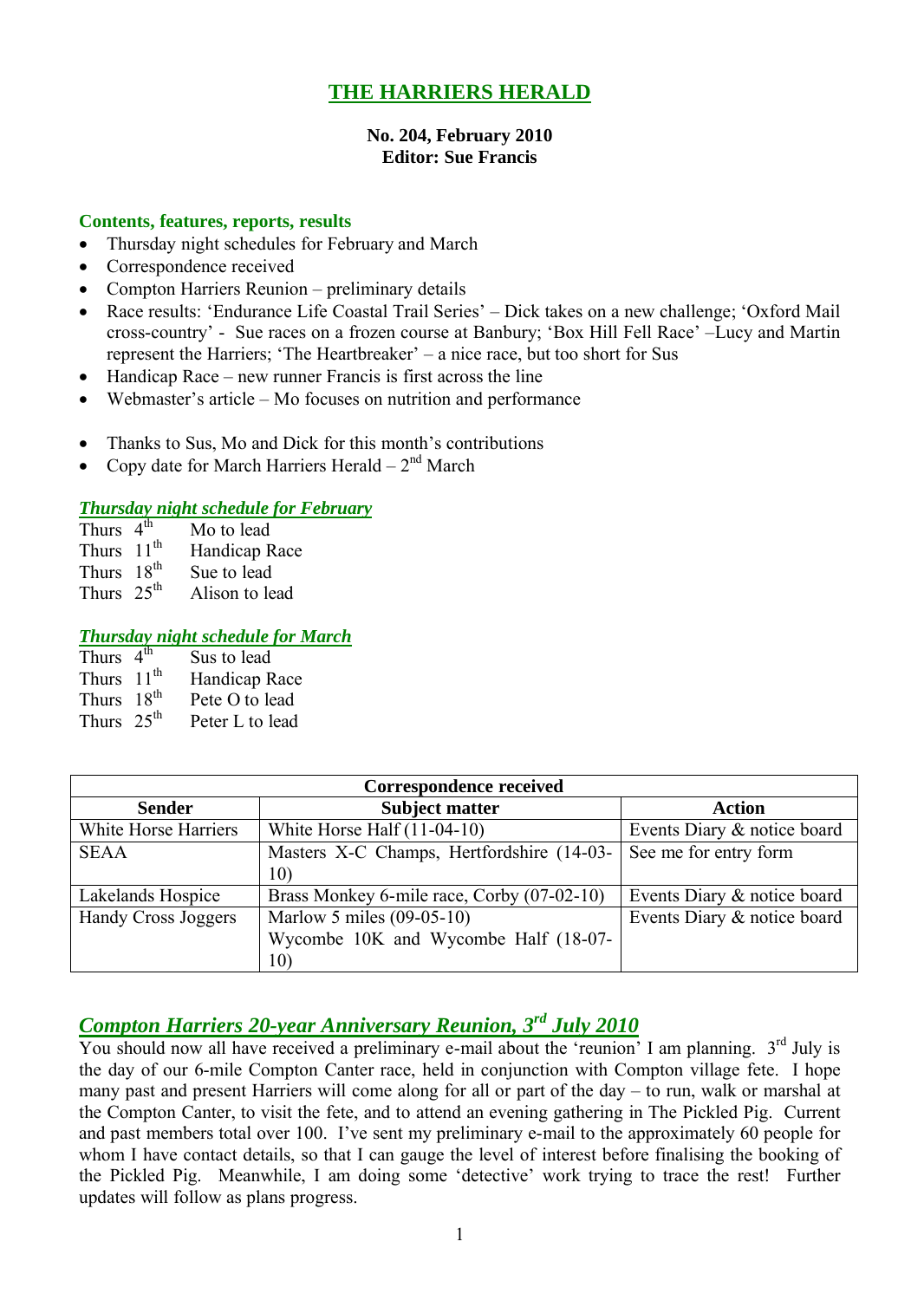# *Race results*

### *Endurance Life Coastal Trail Series* **Dick**

Okay, so I might have said that I'd never do one of those overpriced, over-commercialised events that have a half page ad in Runner's World. But there was something about the prospect of 7 *coastal* trail marathons that just caught my imagination. I've done many Grizzlys in my time, and almost enjoyed one of them so, if this series was being staged on similar terrain, it might be just the incentive I'd been looking for. After years of trying to return to fitness from a variety of niggles, it was time to set a challenge worthy of making some proper effort.

Don't get me wrong, I like running just for the fun of it and trotting about our countryside is absolutely fine but, if you want to push that bit further, it is so much easier with a goal to aim for. I'd gone a whole year without calling the surgery and with no bits falling off, but my times for the usual training routes were still well down on what they should be. Being far too long in the tooth to get back to any sort of competitiveness, it seemed that I was stuck on the Plateau of Indifference, not really caring whether or not I took the next training run. Maybe, if I splashed some cash on entering all seven races in one go, the fear of wasting my, fairly easily earned (but in very small quantities) pounds, would push me into putting on the NewBies a bit more often. On 29<sup>th</sup> September last year, É250 was reluctantly shifted into Endurancelife's account.

Those of you who regularly run on training nights will have noted that the massive improvement in performance the abstraction of this cash was expected to induce, has yet to occur. I have not given up on this notion entirely, but at least I am enjoying the days out at the seaside. Perhaps it was money well spent after all. In fact I'm enjoying these races very much indeed and they've turned out to be every bit as demanding as I'd hoped for. In case any of you might wish enter the series in future, or indeed, complete the final four events of this season, I'll try to give an impression of the series so far.

The first impression, on seeing the route profile for the opening event, was that it was pointy, very pointy. Of course twenty six miles of up and down compressed into a few inches is bound to appear like a section of saw gauge, but this would make an extremely rough-cutting saw. After consulting the Google aerial route map it also became apparent that much of the only flattish bit of the route was pebbly beach. This was going to be tough. They say you can't always go by first impressions, but in this case I could.

The Dorset race was based at a holiday camp at Charmouth. My trusted supporter and I arrived early and had plenty of time to "enjoy the facilities" and take in some "atmosphere". As much of that atmosphere was pretty cold, I decided to make my final preparations in the much warmer climate of a Vauxhall Meriva. During the Vaseline smearing process, you know, when you've done all your bits, and just realised that you've also covered steering wheel, gearstick, door handle and radio knob, I saw ultra runner of distinction, Mark Cockbain, approaching. Upon my dutiful application of Vaseline to the ignition key and window button to facilitate communication, Mark greeted me with, "What are you doing here? You're supposed to be a race organiser," instantly changing my race strategy. No longer was I there just to see if I could survive a trail marathon, I now had someone to beat!

*As usual I have left preparing this until the last minute. To give Sue a chance to include it in this edition I'll leave the story here to be continued in the next one. If you are tempted by the CTS 2010, details can be found at* http://www.endurancelife.com/event.asp?series=29 *There are four, admittedly fairly pricey, races of 10K, Half Marathon and Marathon distance left. Four results qualify for the series.*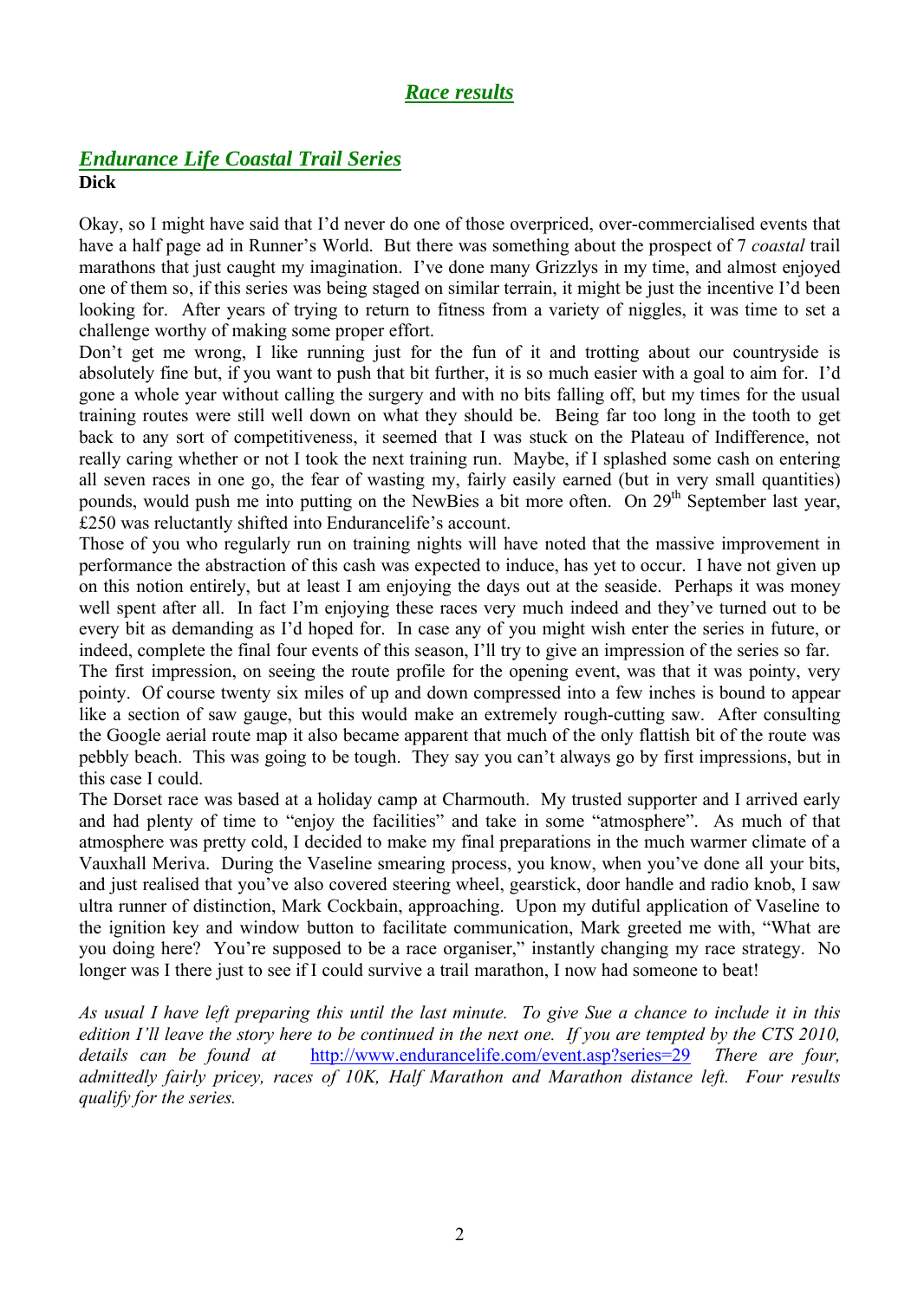# *Oxford Mail X-country league, 3 rd January* **Sue**

The weather was bitter but sunny for the third Oxford Mail league race at Drayton School, Banbury. The course is a good one – varied and interesting, but challenging. The ladies race started with a lap of playing fields, followed by an undulating section round the edge of a field, before heading steadily downhill into the valley where the ground was frozen solid and there were patches of ice to negotiate. At the bottom of the valley, we turned through a wood then up and over a ploughed hill before going back up the valley on the other side of a hedgerow. Here, the sun had warmed the ground a bit and, in contrast to the outward run, the surface was soft and sticky and our running shoes soon began to feel heavy. Finally, it was back up a steep hill and round the playing field to the finish. There were 133 runners in the race, which was won by under-17 runner Melissa Hawtin (Oxford City) in 25:38. Team Kennet's Rachael Elliot, despite having a heavy cold and just 'jogging' round, finished 8<sup>th</sup> and I finished  $12<sup>th</sup>$  (29:28) but, on this occasion, there was no third runner to complete the team. In the men's race, Team Kennet finished as 3<sup>rd</sup> team in division 2.

# *Box Hill fell race, 24th January*

Martin and Lucy competed in this 7.5-mile fell run. Martin was  $37<sup>th</sup>$  in 62:42, and Lucy, despite pulling a calf muscle while warming up, was  $135<sup>th</sup> (10<sup>th</sup>$  lady) in 75:55. First man was Tim McMullen of Thames Hare and Hounds (52:32) and first lady Catherine Higgs of Serpentine (64:07). The last finisher came in at 109:51.

# *The Heartbreaker 14.3 miles or so…, 31st January*

**Sus**

I have to admit, hand on heart, that I am more a road runner that an off-road runner. I prefer the speed than to concentrate where I am putting my next step. This race however, ticks both boxes for off-road and road runners alike, so no wonder it always gets sold out. It is run on well-maintained gravel/bike roads across New Forest beautiful landscape.

You need to register on arrival to receive your number and I always think, surely they must be nonrunners who are sitting at the registration desk, since they ask you to take some of *their* safety pins. Do they not know that top runners like Paula Radcliffe, and me of course, have their own lucky safety pins??

We were instructed to meet in the cafeteria 15 min before the start for the briefing but it was like a sauna in there and, since the outside temperature was below freezing and the first  $\frac{3}{4}$  mile was uphill, I prioritised the warming up more and skipped the meeting. We were off – up the hill out on the open landscape. App 5 miles in I started to pass runners coming in the opposite direction. Odd, I thought, I seem to recall from the map only the last mile to be the same as going out?? It turned out that they had announced during the briefing that, due to ice patches, they had to shorten and alter the route to 10.6 miles, out and back the same way. So, when I stood with my medal in my hand at the finish, I felt a bit robbed for only doing 10 miles and not 14 plus – entirely my own fault though. I drove home, picked Lance up from his beauty sleep, and went for a run over the "Bumps" down to East Ilsley, a loop around the Millennium Park and back home – at total of 15 miles for the day was in the bag. I now had a better conscience, both legs in working order from the thorough warming up and, on top of, that a happy dog!

| 1 <sup>st</sup> Man Wayne Smith        | 1:02:35 | Team Feat |
|----------------------------------------|---------|-----------|
| 1 <sup>st</sup> Lady Draskau-Petersson | 1:07:38 | Team Feat |
| $8th$ Lady Sus                         | 1:16:14 |           |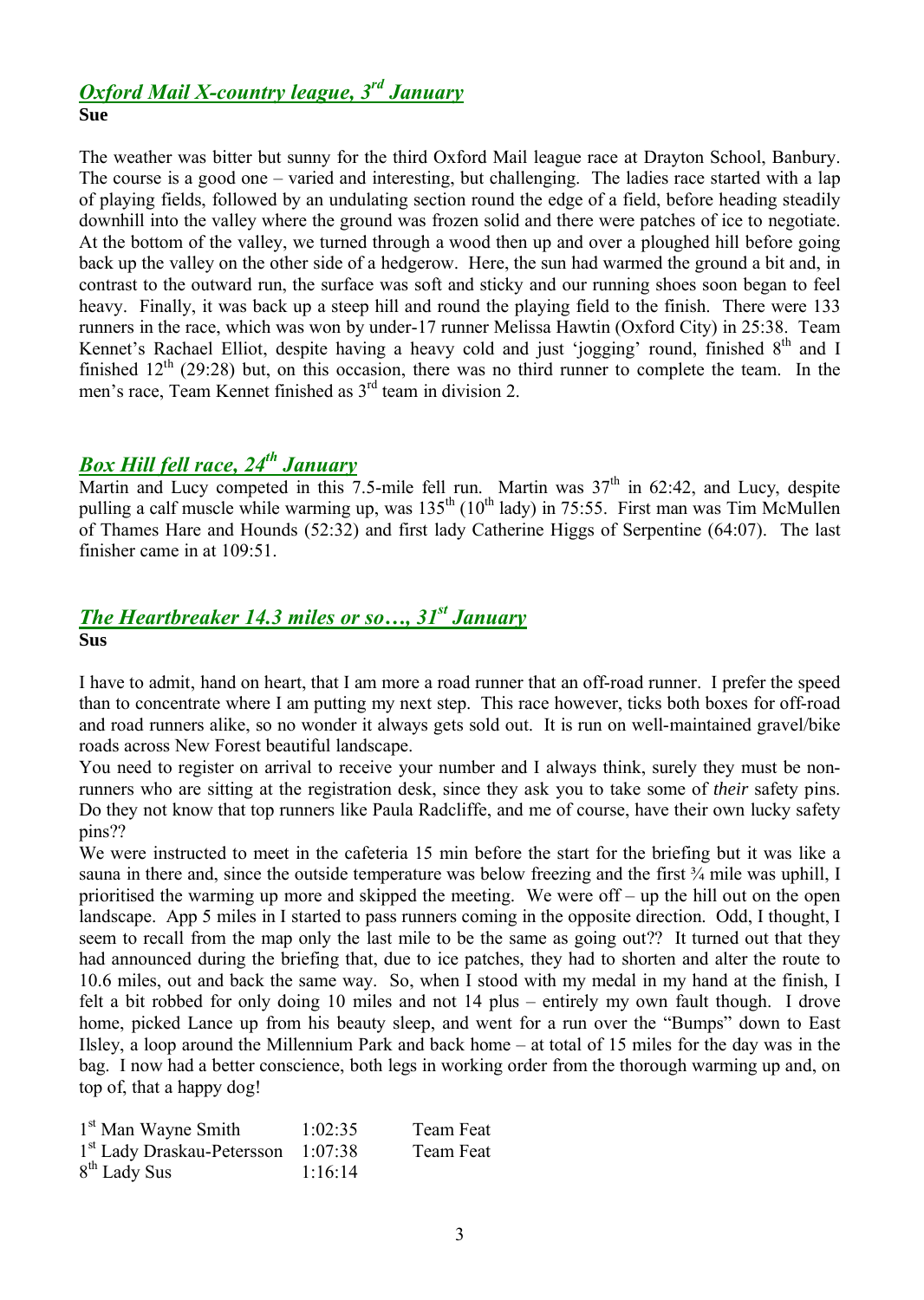# *Handicap Race* **Sue**

The first Handicap Race of the 2010 series was held a little later than usual, having been postponed for a week due to snow and ice on the Compton pavements. Conditions were good on the new race day, and five regular handicappers were joined by new runner, Compton resident Francis. While the rest of us were nervous, Francis approached the race in a laid-back manner listening to music on his headphones. He was first home in a good time of 12:18. Lucy continued her fine form setting another great P.B. for second place, with Sue third. Pete O, Dick and Mo completed race. Well done Francis and Lucy, and thanks to Jan for timing. The next Handicap Race will be round the village lap route on 11<sup>th</sup> February.

| Pos | <b>Name</b> | <b>Start time</b> | <b>Finish time</b> | <b>Actual time</b> | Handicap<br><b>Beaten?</b> |
|-----|-------------|-------------------|--------------------|--------------------|----------------------------|
|     | Francis     | 0:41              | 12:59              | 12:18              | New Runner                 |
| 2   | Lucy        | 1:22              | 13:42              | 12:20              | $-0:18$                    |
| 3   | Sue         | 1:45              | 14:06              | 12:21              | $+0:06$                    |
|     | Pete O      | 1:24              | 14:31              | 13:07              | $+0:31$                    |
|     | Dick        | 1:58              | 14:45              | 12:47              | $+0:45$                    |
| O   | Mo          | 0:00              | 19:50              | 19:50              | $-0:02$                    |

Since Francis was set off based on a roughly estimated time, the seven points go to Lucy for this race and she starts the year at the top of the 2010 Handicap Championship scoreboard. Mo, although he was last across the finish line, would have come second had he been set off at his correct start time. Therefore, Mo gets the 6 points, with Sue getting 5.

| Pos.             | <b>Name</b> | <b>Race points</b> |                |                |      |      |      |      |      |      |              |
|------------------|-------------|--------------------|----------------|----------------|------|------|------|------|------|------|--------------|
|                  |             | Race               | Race           | Race           | Race | Race | Race | Race | Race | Race | <b>Total</b> |
|                  |             |                    |                |                |      | ⊃    | o    |      | O    |      |              |
|                  | Lucy        |                    | $\blacksquare$ | $\blacksquare$ |      |      |      |      |      |      |              |
| 2                | Mo          | b                  | $\blacksquare$ |                |      |      |      |      |      |      |              |
| $\mathbf{3}$     | Sue         |                    |                |                |      |      |      |      |      |      |              |
| $\boldsymbol{4}$ | Pete O      | 4                  | $\blacksquare$ |                |      |      |      |      |      |      |              |
| 5                | Dick        | 3                  | $\blacksquare$ |                |      |      |      |      |      |      |              |
| 6                | Francis     |                    |                |                |      |      |      |      |      |      |              |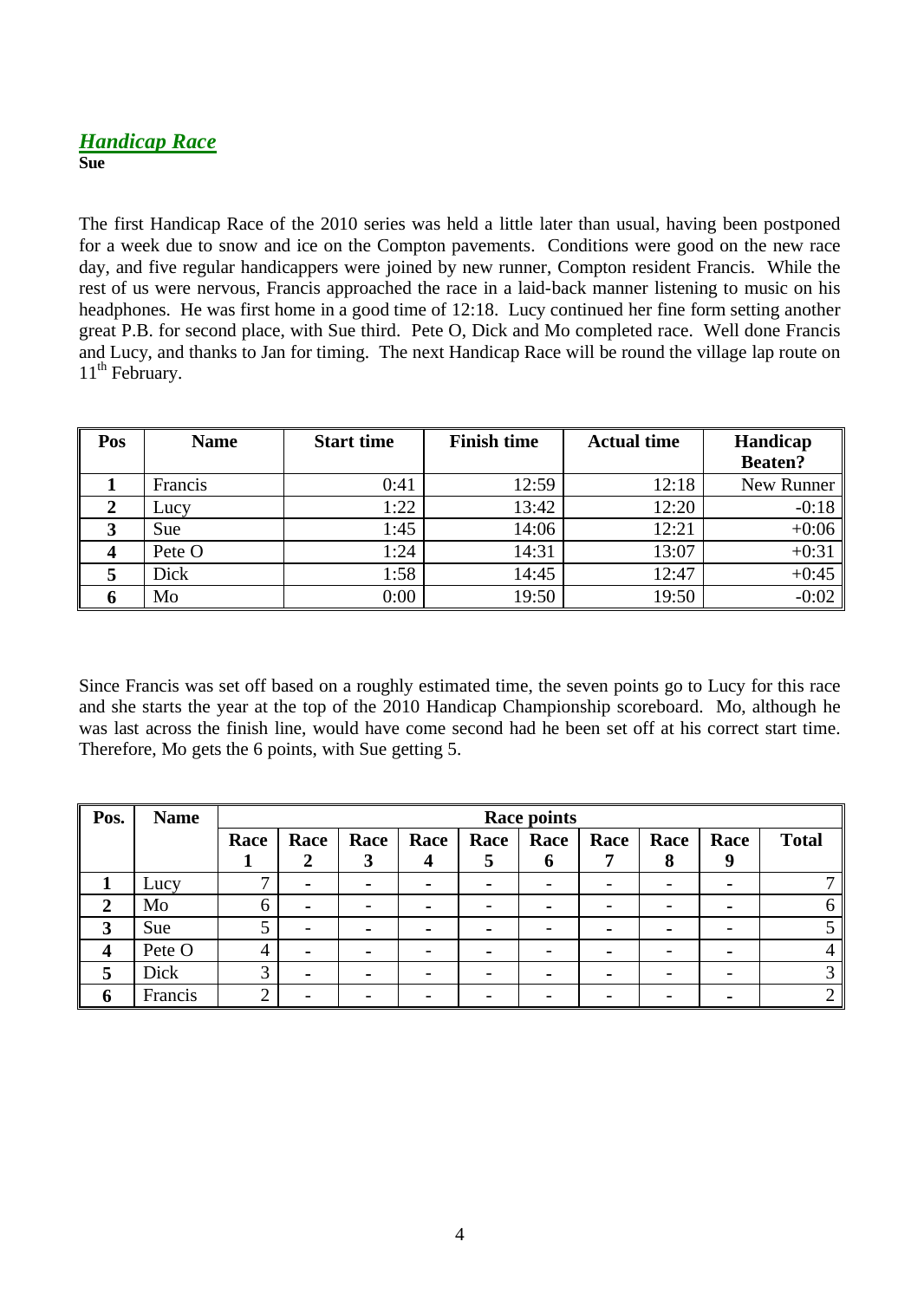#### *Website update… http://www.comptonharriers.org.uk* **Mo**

Links of interest this month:

- ♦ http://www.quest-events.co.uk/ for details of the Farmyard Frolics on Sunday 21st March 2010
- http://www.RunFurther.com for details of the UK Ultra Running Championships 2010.
- http://www.MarlboroughRunningClub.org.uk for details of the 2010 Marlborough Downs Challenge which is part of the above championships and is a scenic one lap route, mostly off-road along tracks and footpaths, taking in some of the finest Wiltshire countryside*.* The event will take place on Saturday,  $15<sup>th</sup>$  May 2010 and will consist of the following three events in one:
	- 33-mile Trail Race part of the Ultra-Running Championship Series (medium distance)
	- ▶ 20-mile Trail Race incorporating the UK Trail Running Championship (middle distance) ▶ 20-mile Challenge Walk.

Online entry is now available on the Marlborough RC website - Entries limited to 350 so book early to avoid disappointment!

## *My articles for the next few issues of HH will look at nutrition and performance and how this will enable you to stay healthy and injury-free.*

## **The Healthy Balanced Diet**

Getting the balance right between nutritional intake and exercise will ensure you:

- achieve and maintain your ideal body weight
- $\bullet$  stay healthy
- $\leftrightarrow$  have plenty of energy
- improve your performance
- reduce your chances of being injured
- recover more quickly from physical effort

However, if you get it wrong it will make no difference how hard you train; you won't be able to achieve your maximum capabilities.

Compared with the average couch potato, a physically active person needs:

- A higher total calorie intake, to meet increased energy needs.
- More carbohydrate to fuel physical activity.
- A little more protein, to repair muscle damage through vigorous training.
- A higher fluid intake, to offset the losses caused by sweating.
- Lower fat consumption to allow for greater carbohydrate intake and maintain appropriate body weight for maximum performance.

### **Carbohydrate**

For an active lifestyle, the most important nutrient is carbohydrate, so this should feature in every meal and snack. For peak performance, carbohydrate-rich foods should make up more than half your total daily calorie intake. The importance of carbohydrate for physical activity can't be overemphasised as it is the main source of fuel the body uses to convert into glucose which is then transported to the working muscles by the blood.

Carbohydrate is stored in the muscles in the form of glycogen and as the body has a limited capacity for storage, supplies need to be constantly replenished.